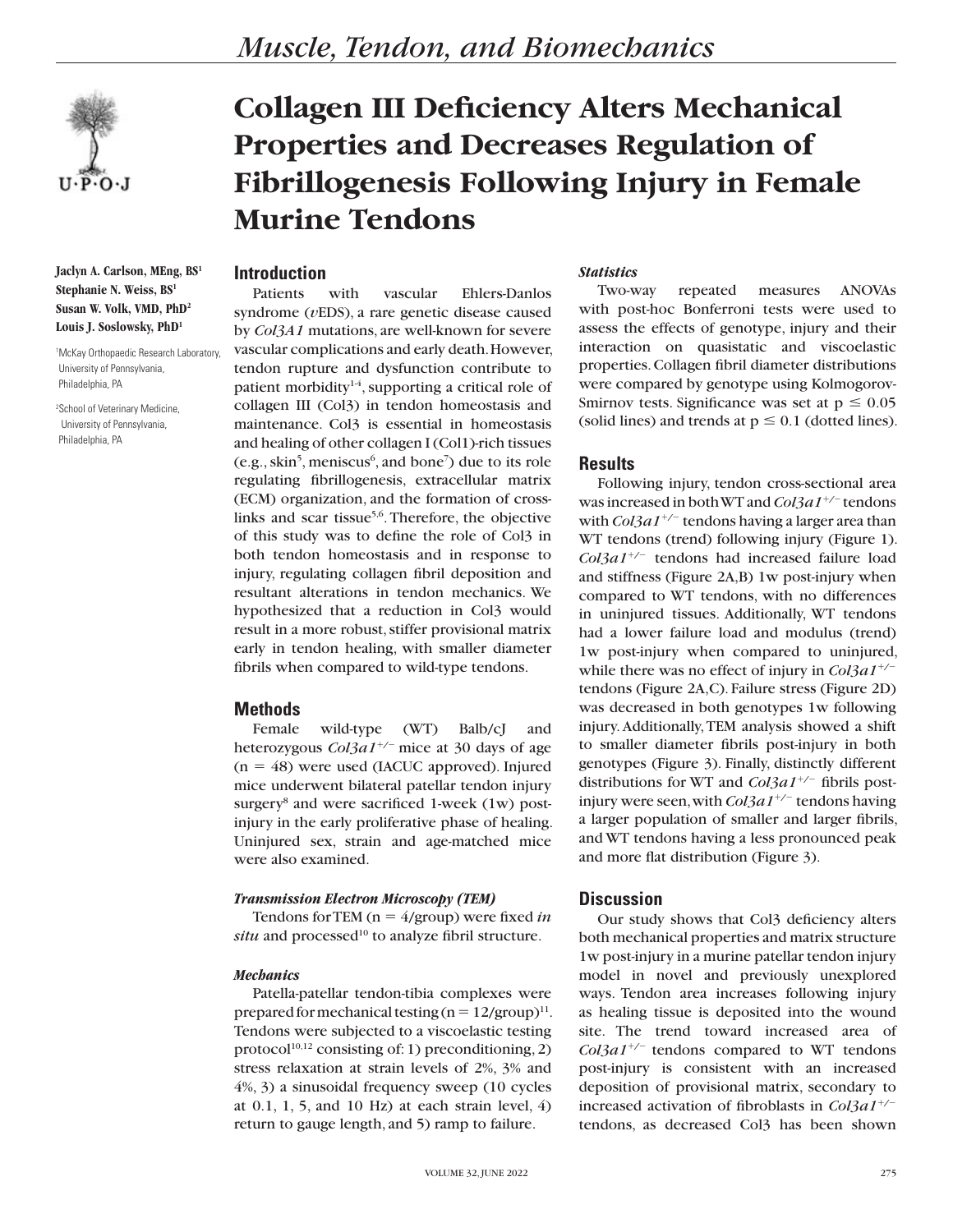

Figure 1. Tendon cross-sectional area was increased post-injury in both genotypes when compared to uninjured tendons.

to cause increased activation<sup>5</sup>. Decreases in failure stress in both genotypes following injury is due to increases in area without concurrent increases in failure load, indicating poor

quality tissue following injury in both genotypes as would be expected 1w post-injury. Additionally, TEM analysis showed a more densely packed provisional matrix with smaller fibrils following injury in *Col3a1<sup>+/-</sup>* tendons likely explaining increased stiffness and further indicating a hypersecretory state of myofibroblasts for Col1 post-injury.

Lastly, the highly skewed fibril diameter distribution with an extended right tail in *Col3a1<sup>+/-</sup>* tendons indicates dysregulation in fibrillogenesis when compared to WT tendons post-injury. An increased population of larger fibrils reveals increased lateralization of fibrils in *Col3a1<sup>+/-</sup>* tendons, which is expected as Col3 presence decreases lateral growth during fibrillogenesis<sup>13</sup>. Notably, while *Col3a1<sup>+/-</sup>* tendons have increased failure load following injury compared to WT tendons at this time point, the poor quality of healing tissue quantified in this study supports the likelihood of an important role of Col3 in dictating cellular activity and healing potential.

Based on these findings, we will examine later time points to understand how fibril growth continues into later stages of healing, along with alterations to the cellular population and activity. Importantly, we will also further evaluate the role of Col3 using a novel conditional Col3 knockdown model to understand the unique temporal role of Col3 throughout



Figure 2. Failure load and stiffness was increased in Col3a1<sup>+/-</sup> tendons 1w post-injury compared to WT. Failure stress was decreased in both genotypes following injury.

UNIVERSITY OF PENNSYLVANIA ORTHOPAEDIC JOURNAL